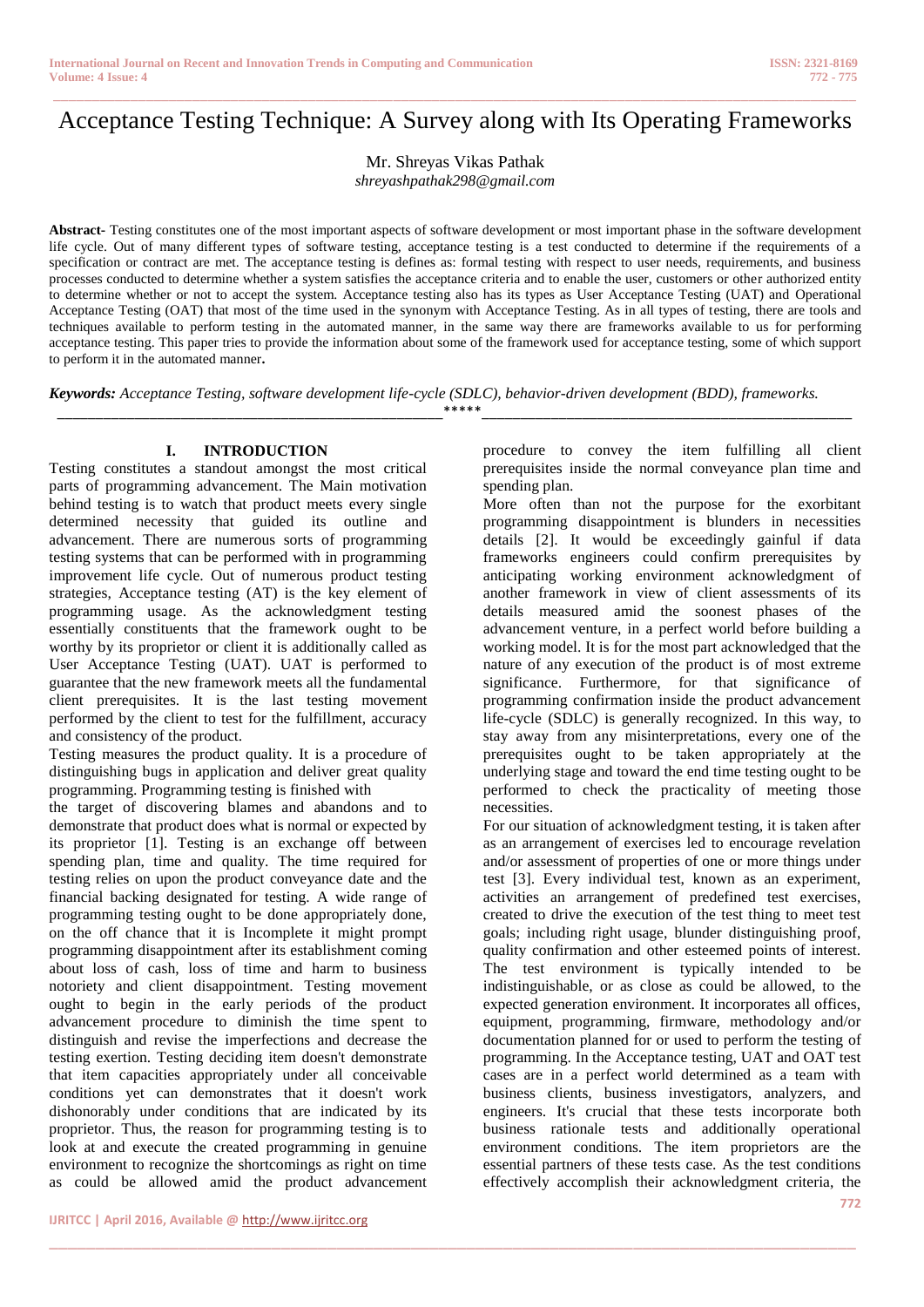partners are consoled the improvement is advancing in the right heading.

The remaining paper is sorted out as the Section II highlighted the focuses in view of targets of testing. The SectionIII contains Types of Acceptance Testing. In the following SectionIV contains the most vital things that gives the data about structures utilized for acknowledgment testing, some of them bolster robotization testing too.

Section V contains the upsides of acknowledgment testing. Last area finished up the paper.

## **II. OBJECTIVES OF TESTING**

The objective of testing is to provide confidence that the developed product meets both the functional and non-functional requirements. It should detect all the possibilities of error that is present in the current developed system and the possibility of coming in the future. As the paper mainly focuses on the Acceptance testing the objective behind (AT) is, the purpose of conducting acceptance testing is that once completed, and provided the acceptance criteria are met, it is expected the sponsors will sign-off on the product development/enhancement as satisfying the defined requirements.

The point wise description of all the objectives of testing from all types to the Acceptance Testing is [4]:

- A good test case is one that should have the probability of finding an as yet undiscovered error.
- A good test is not redundant.
- A successful test is one that uncovers a yet undiscovered error.
- A good test should be "best of breed".
- A good test should neither complex but should have capability to discover many if not all possibility of finding bugs of faults in the system.
- Testing should be define to check if the system does what it is expected to do that is requirements specified by its user.
- In terms of acceptance testing, it should, check if the system is "Fit for purpose".
- To check if the system meets the requirements and be executed successfully in the Intended environment.
- Executing a program with the intent of finding any bugs and error that should not lead to software failure in the future.

# **III. TYPES OF ACCEPTANCE TESTING**

# A. User Acceptance Testing (UAT):

Client acknowledgment is a kind of testing performed by the Client to affirm the framework concerning the prerequisites that was settled upon. This testing happens in the last period of testing before moving the product application to Market or Production environment [5]. The principle motivation behind this testing is to accept the end to end business stream. It doesn't concentrate on the restorative blunders, Spelling oversights or System testing. This testing is done in isolated testing environment with creation like information setup. It is a sort of discovery testing where two or more end clients will be included.

\_\_\_\_\_\_\_\_\_\_\_\_\_\_\_\_\_\_\_\_\_\_\_\_\_\_\_\_\_\_\_\_\_\_\_\_\_\_\_\_\_\_\_\_\_\_\_\_\_\_\_\_\_\_\_\_\_\_\_\_\_\_\_\_\_\_\_\_\_\_\_\_\_\_\_\_\_\_\_\_\_\_\_\_\_\_\_\_\_\_\_\_\_\_\_\_\_\_\_\_\_\_\_\_

Operational Acceptance Testing will be trying that happens just before execution to creation [6]. The OAT test environment is frequently known as the "pilot" environment. Everything required to bolster the application underway ought to be set up. The kind of testing did here includes check of methods, for example, framework start up and close down and testing of housekeeping procedures and confirmation of bunch preparing. Normally OAT happens after client acknowledgment testing (UAT) and is a last check before a framework is discharged. This testing ordinarily utilizes genuine clients getting to and utilizing the framework as a part of a live state. Operation acknowledgment testing commonly frames part of an eliminated move preceding a framework's formal Go Live state.

## C. Contract and direction acknowledgment testing:

In contract acknowledgment testing, a framework is tried against acknowledgment criteria as archived in an agreement, before the framework is acknowledged. In control acknowledgment testing, the framework ought to tried to guarantee it meets all prerequisites, guidelines and direction and models characterized by government.

## D. Alpha Testing:

It is ordinarily happens in the advancement environment and is typically done by inward staff – much sooner than the item is even discharged to outside analyzers or clients. Alpha Testing should likewise be possible by potential client bunches, however the imperative thing here is that it happens in the advancement environment. The criticism – gathered from the alpha analyzers – is then used to settle certain issues or bugs and enhance the convenience of the item.

# E. Beta Testing:

Beta Testing otherwise called "field testing", happens in the client's surroundings and includes some broad testing by a gathering of clients who utilize the framework in their surroundings. These beta analyzers then give criticism, which thus prompts changes of the item.

Alpha and Beta Testing are done before the product is discharged to all clients.

#### **IV. FRAMEWORKS USED FOR ACCEPTANCE-TESTING**

## A. Concordion

\_\_\_\_\_\_\_\_\_\_\_\_\_\_\_\_\_\_\_\_\_\_\_\_\_\_\_\_\_\_\_\_\_\_\_\_\_\_\_\_\_\_\_\_\_\_\_\_\_\_\_\_\_\_\_\_\_\_\_\_\_\_\_\_\_\_\_\_\_\_\_\_\_\_\_\_\_\_\_\_\_\_\_\_\_\_\_

Concordion tests are composed in HTML and after that instrumented with extraordinary ascribes that Concordion translates to execute the test. As opposed to driving item proprietors to determine prerequisites in a uniquely organized dialect, Concordion gives you a chance to think of them in typical dialect utilizing sections, tables and appropriate accentuation [7]. This makes the determinations significantly more characteristic to peruse and compose, and helps everybody to comprehend and concur about what a component should do. The HTML records are ordinarily put away with the source code, which has the advantage that they can be under the same adaptation control framework as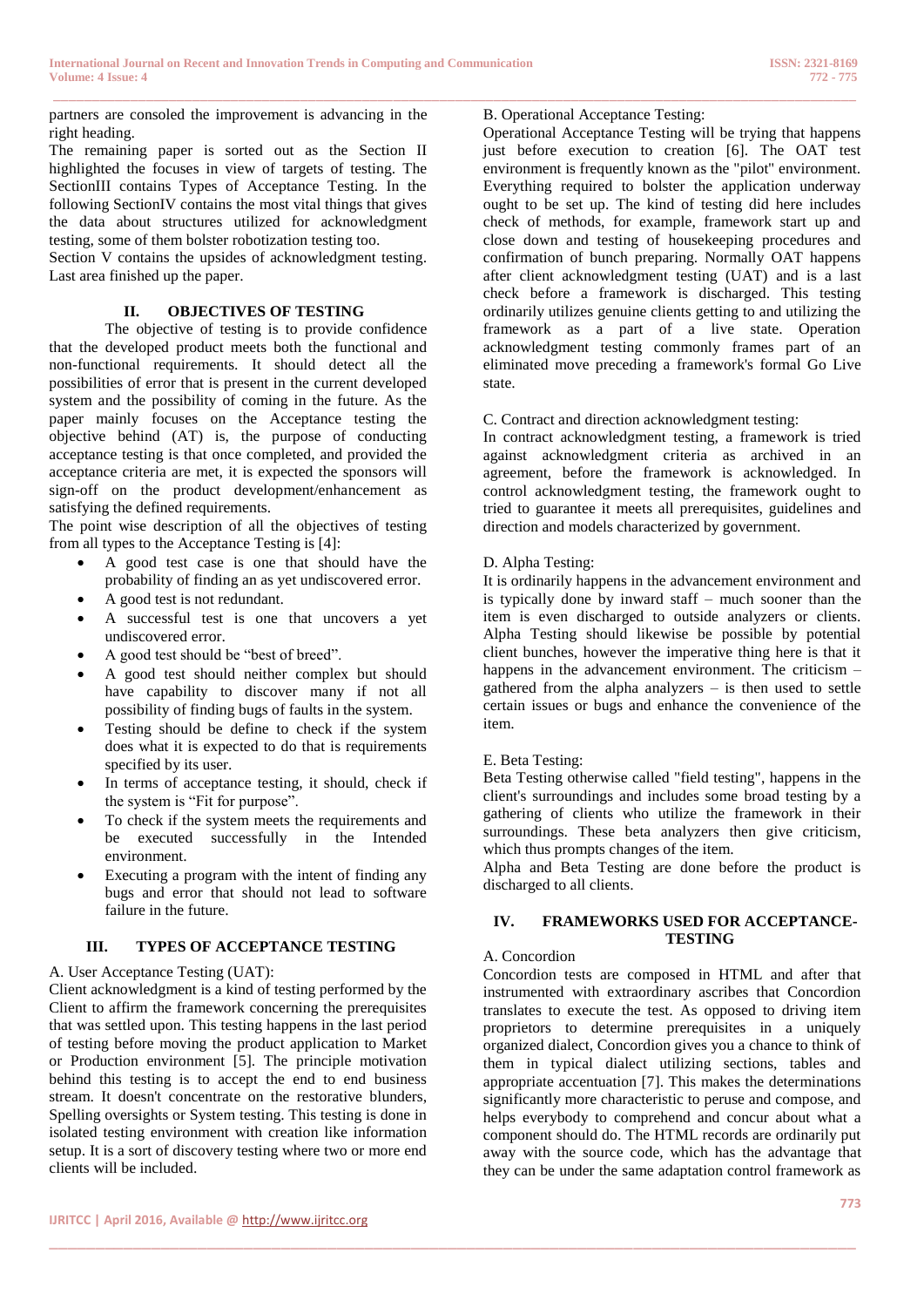whatever is left of the code. Concordion enhances lithe procedures and has been effectively connected in mechanical setting.

#### B. Cucumber

It is a product instrument that PC developers use for testing other programming. It runs computerized acknowledgment tests written in a conduct driven advancement (BDD) style. Cucumber is composed in the Ruby programming dialect [8]. Cucumber tasks are accessible for different stages past Ruby. Some utilization Ruby Cucumber with a scaffold into the objective dialect like cuke4php and cuke4lua. Others utilize the Gherkin parser yet actualize everything else in the objective dialect. Cucumber permits the execution of highlight documentation written in business-confronting content. Since programming naturally tried by Cucumber, your details are dependably beat a la mode.

## C. Particular by illustration

Particular by case (SBE) is a communitarian way to deal with characterizing necessities and business-situated utilitarian tests for programming items in view of catching and delineating prerequisites utilizing reasonable case rather than unique articulations [9]. It is connected with regards to lithe programming advancement strategies, specifically conduct driven improvement. This methodology is especially effective for overseeing prerequisites and practical tests on extensive scale ventures of huge space and authoritative multifaceted nature. Determination by case is otherwise called illustration driven improvement, executable prerequisites, acknowledgment test-driven advancement

Human brains are by and large not that incredible at comprehension deliberations or clever thoughts/ideas the first occasion when we are presented to them, however they're decent at inferring reflections or ideas in case we're sufficiently given solid illustrations. As it is more probable that, the more illustrations we are given, the more probable we are to effectively comprehend the expected importance. Likewise, by utilizing solid illustrations, they turn out to be more recognizable and relatable to something like our past encounters, which for the most part makes them less demanding to get it. Effective utilization of Specification by case is recorded to essentially diminish input circles in programming improvement, prompting less modify, higher item quality, quicker turnaround time for programming changes and better arrangement of exercises of different parts required in programming advancement, for example, analyzers, experts and designers.

## D. iMacros

IMicros gives Web robotization, information extraction and web testing arrangement. iMacros is an augmentation for the Mozilla Firefox, Google Chrome and Internet Explorer web programs which includes record and replay usefulness like that found in web testing and shape filler programming. The macros can be joined and controlled by means of Javascript. Demo macros and Javascript code cases are incorporated with the product. iMacros has components and backing for web scripting, web scratching, web server checking, and web testing [10]. Notwithstanding working with HTML pages, the business releases can robotize Adobe Flash, Adobe Flex, Silverlight, and Java applets by utilizing Directscreen and picture acknowledgment innovation.

#### E. Ranorex

\_\_\_\_\_\_\_\_\_\_\_\_\_\_\_\_\_\_\_\_\_\_\_\_\_\_\_\_\_\_\_\_\_\_\_\_\_\_\_\_\_\_\_\_\_\_\_\_\_\_\_\_\_\_\_\_\_\_\_\_\_\_\_\_\_\_\_\_\_\_\_\_\_\_\_\_\_\_\_\_\_\_\_\_\_\_\_\_\_\_\_\_\_\_\_\_\_\_\_\_\_\_\_\_

Ranorex is a GUI test mechanization structure for testing of desktop, online and versatile applications. Ranorex is given by Ranorex GmbH, a product improvement organization for creative programming test robotization arrangements. Ranorex does not have its very own scripting dialect, rather utilizing standard programming dialects, for example, C# and VB.NET as a base. Ranorex Studio offers simple to-use test robotization instruments for making solid mechanized testing ventures [11]. Streamline your hearty test robotization systems with Ranorex Studio – test any desktop, web or versatile application.

#### F. Robot Framework

It is a nonexclusive test computerization structure for acknowledgment testing and acknowledgment test-driven advancement (ATDD) [12]. It has simple to-use plain test information language structure and it uses the catchphrase driven testing approach. Its testing capacities can be reached out by test libraries actualized either with Python or Java, and clients can make new larger amount catchphrases from existing ones utilizing the same language structure that is utilized for making test cases. The structure has a rich biological community around it comprising of different bland test libraries and apparatuses that are created as discrete tasks. Robot Framework is working framework and application free.

## G. Selenium

Selenium is an understand open source testing system, which is generally utilized for testing Web-based applications. It has diverse parts and in that Web driver has rendered the Selenium Remote Control out of date, and is regularly alluded to as Selenium 2.0. Selenium Web driver bolsters above all else programs to run your experiments and numerous programming dialects like C#, Java, Python, Ruby, .Net, Perl, PHP, and so forth [13] to make and adjust your test scripts. Selenium has the backing of a portion of the biggest program sellers who have found a way to make Selenium a local piece of their program. It is likewise the center innovation in innumerable other program robotization apparatuses, APIs and systems.

## H. Watir

\_\_\_\_\_\_\_\_\_\_\_\_\_\_\_\_\_\_\_\_\_\_\_\_\_\_\_\_\_\_\_\_\_\_\_\_\_\_\_\_\_\_\_\_\_\_\_\_\_\_\_\_\_\_\_\_\_\_\_\_\_\_\_\_\_\_\_\_\_\_\_\_\_\_\_\_\_\_\_\_\_\_\_\_\_\_\_

Watir, maintained water, is an open-source (BSD) group of Ruby libraries for robotizing web programs [14]. It permits you to compose tests that are anything but difficult to peruse and keep up. It is basic and adaptable. Watir drives programs the same way individuals do. It clicks joins, fills in structures, and presses catches. Watir additionally checks results, for example, whether expected content shows up on the page. Watir is a group of Ruby libraries however it bolsters your application with no worry about the innovation in which it is create. Whilst Watir underpins just Internet Explorer on Windows, Watir-WebDriver bolsters Chrome, Firefox, Internet Explorer, Opera furthermore running in